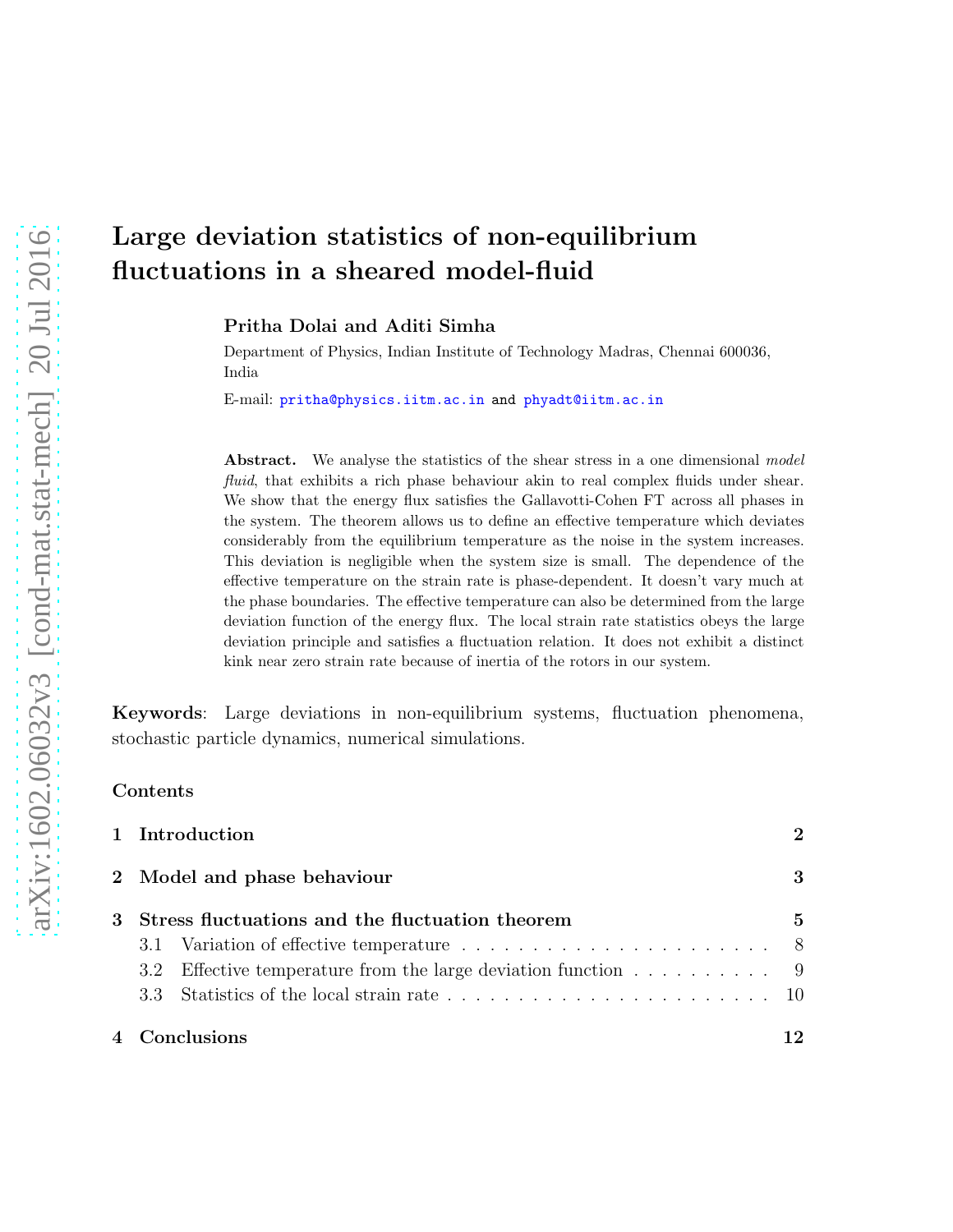## 1. Introduction

The first quantitative statement of heat production in finite systems was provided by the Fluctuation theorem (FT) of Evans, Cohen and Morris in 1993 [1]. The theorem relates the probabilities of observing a positive value of the time averaged dissipative flux and a negative one of the same magnitude in a thermostatted dissipative system. It was first demonstrated in a molecular dynamics simulation of a sheared two-dimensional fluid of hard disks [1].

Several classifications of the FT exist. The steady state and transient FTs differ in the ensemble of trajectory segments considered. In the stationary state Fluctuation theorem (SSFT), such as in the original work of Evans *et al* [1], the trajectories of fixed duration  $\tau$  belong to the driven steady state and the FT becomes valid in the limit  $\tau \to \infty$ . In the transient FT (TFT) [2], the segments belong to a system initially in an equilibrium state evolving into a non-equilibrium steady state [3].

Another classification is based on whether the fluctuation statistics are for a global or local quantity. The FT of Evans et al was for fluctuations in the total entropy production which is a global quantity. Gallavotti and Cohen  $\left[4, 5\right]$  provided a rigorous mathematical derivation of this theorem and in addition rederived a FT for the average of local observables. This local FT is easier to test experimentally as negative fluctuations, too rare to be observed experimentally in global quantities, are more prevalent in local quantities. Moreover, it does not require steady state conditions to hold globally and can be applied when it holds only locally.

To put our work in context, it is essential to distinguish between the FT of Evans and Searles [3] and that of Gallavotti and Cohen [4, 5]. The former is a statement of fluctuations in the dissipative flux of thermostatted non-equilibrium states. It provides an expression for the probability of a dissipative flux in the direction opposite to that required by the second law of thermodynamics. It requires that the initial state or distribution satisfies the condition of ergodic consistency. The Gallavotti-Cohen FT [4, 5] is more general and applies to non-equilibrium systems driven far from equilibrium into nonlinear chaotic regimes. It depends crucially on the Chaotic Hypothesis which imposes certain conditions on systems to which it can be applied. Our system which is a dissipative stochastic system driven far from equilibrium falls under this category. We show that the energy flux averaged over a duration  $\tau$ ,  $W_{\tau}$ , satisfies the Gallavotti-Cohen FT

$$
\lim_{\tau \to \infty} \frac{1}{\tau} \ln \frac{P(+W_{\tau})}{P(-W_{\tau})} = \beta W_{\tau}
$$
\n(1)

in the steady state.  $\beta = (k_B T_{eff})^{-1}$  defines an effective temperature.

Both FTs have been validated in several systems. The Evans-Searles FT has been verified in a number of molecular dynamics simulations, electrical resistor circuits [8], and for a colloidal particle in an optical trap  $[6, 7]$ . The Gallavotti-Cohen FT has been satisfied in many real systems such as in turbulent flows  $[9-11]$ , turbulent Rayleigh-Bénard convection  $[12]$ , vertically agitated granular gas  $[13]$  and in a sheared micellar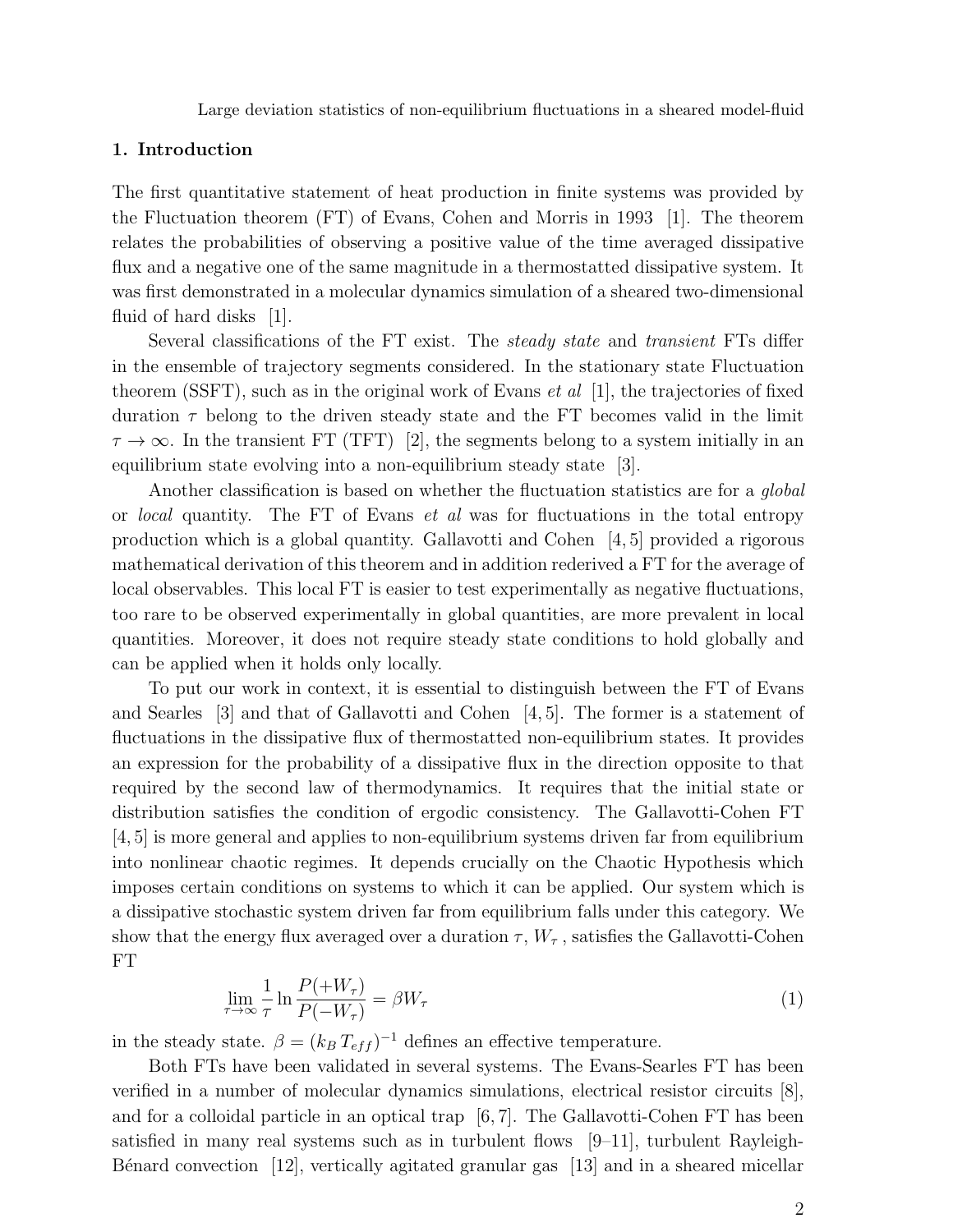gel [14].

Our system mimics a fluid under shear at constant strain rate and exhibits a rich phase behaviour similar to that seen in real complex fluids under shear [15]. Unlike in the isoenergetic simulations of a sheared two dimensional fluid [1], the heat and energy flux have different statistics in our system and the dynamics is not time reversal invariant. We show that eqn.(1) is satisfied in all phases of the system and study the variation of the effective temperature,  $T_{eff}$ , with the strain rate, strength of the stochastic force and relation to changes in phase. We show that  $T_{eff}$  can also be obtained from the large deviation function (LDF) of the energy flux. Finally, we analyse the statistics of fluctuations in the local strain rate.

## 2. Model and phase behaviour

Our model fluid is the classical one-dimensional  $XY$  model of a lattice of spins or rotors (Figure 1), each of which can rotate perpendicular to the lattice. The angle  $\theta_i$  of the spin  $s_i = (\cos \theta_i, \sin \theta_i)$  is the only degree of freedom of each rotor or spin. Each spin interacts only with its nearest neighbours via torsional forces. In the equilibrium model these are forces arising from the interaction potential  $U = -\sum_{1}^{N-1} \mathbf{s}_i \cdot \mathbf{s}_{i+1}$ .



**Figure 1.** The 1D driven XY model. The angle  $\theta$  and velocity  $\theta$  of each rotor characterizes the state of the system at each instant.

To generate the non-equilibrium steady states of this model, the rotors are subjected to Langevin dynamics. In addition to the conservative force given by  $U$ , frictional and stochastic forces are included that conserve total angular momentum. The net torsional force on each rotor determines its angular acceleration according to Newton's law of motion, *i.e.*,

$$
I\ddot{\theta}_i = \tau_i = \tau_{i,i+1} + \tau_{i,i-1},\tag{2}
$$

where I is the moment of inertia of each rotor which is unity in the chosen units and  $\tau_i$ the total torque acting on rotor  $i$ . This has three contributions: conservative, dissipative and random, each of which is pairwise additive and acts along  $\hat{\theta}_{ij}$  where  $\theta_{ij} = \theta_i - \theta_j$  is the relative angular separation between rotors  $i$  and  $j$ .

$$
\tau_i = \sum_{\langle ij \rangle} \tau_{ij}^C + \tau_{ij}^D + \tau_{ij}^R \tag{3}
$$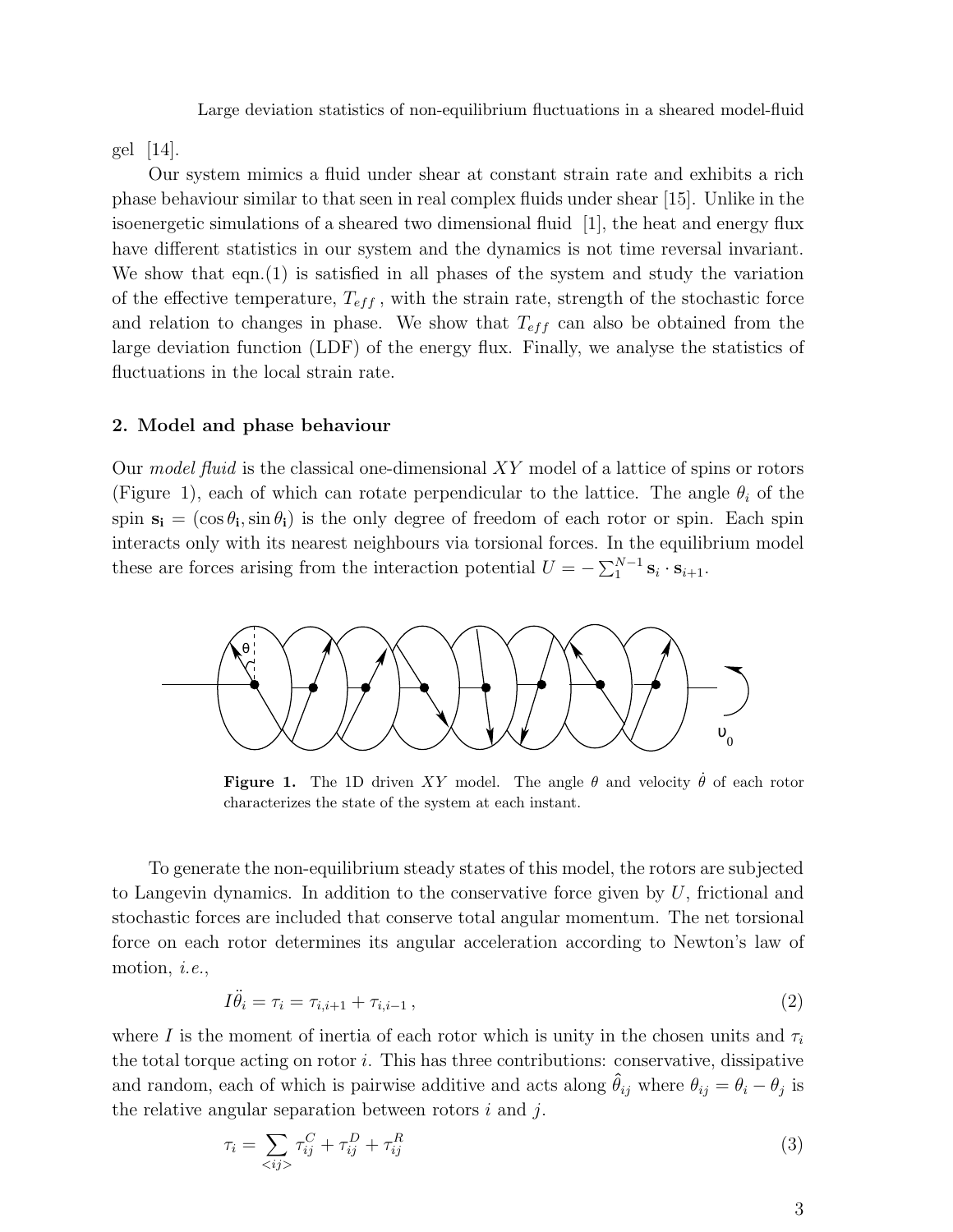The conservative torque,  $\tau_i^C = -\frac{\partial U(\theta_{ij})}{\partial \theta_i}$  $\frac{\partial (\theta_{ij})}{\partial \theta_i}$ . The frictional torque depends only on the relative velocity between rotors and has the simple form  $\tau_{ij}^D = -\Gamma(\dot{\theta}_i - \dot{\theta}_j)$  where  $\Gamma$  is the frictional co-efficient. The random torque  $\tau_{ij}^R = \sigma \zeta_{ij}$ , where  $\sigma$  is the amplitude of the random torque and  $\zeta_{ij}$  is a Gaussian random variable of unit variance. The system is driven by rotating one of its boundaries relative to the other. This is done using Lees-Edwards boundary condition for the angle variable which allows us to impose a relative velocity  $v_0$  between the boundaries of the system along with periodic boundary conditions so that edge effects are eliminated. The imposed strain rate is defined as  $\dot{\gamma} = v_0/N$ , where N is the number of rotors. The model has been used earlier to measure transition rates in non-equilibrium steady states and its rich phase behaviour likened to the phenomenology of real complex fluids under shear [15–17]. A model that bears some similarity to ours is the sheared solid model [18].

The equations of motion (2) are integrated forward in time using a self-consistent Dissipative Particle Dynamics (DPD) algorithm [19, 20]. The time step of integration dt is chosen such that the relative motion between rotors per time step is not greater than 0.24.

The system exhibits four qualitatively distinct phases. Figure 2(a) depicts the various phases observed as a function of the imposed strain rate,  $\dot{\gamma}$  and noise amplitude (expressed in terms of  $T_0 = \sigma^2/2\Gamma$ ) for fixed  $\Gamma = 0.04$ . We distinguish between these phases based on the distribution of the time-averaged local strain rate  $(\langle d\theta_{i,i+1}/dt \rangle$ ) in the system. The following four phases are observed : (I) Uniform shear phase - the average local shear rate is the same through out the system. This phase exists at high  $\sigma$ and  $\Gamma \dot{\gamma}$  where thermal and frictional forces are much larger than the conservative force  $\partial U(\theta_{ij})/\partial \theta_i$ . Uniform shear implies a linear average velocity profile. All Newtonian fluids shear uniformly. In complex fluids, a uniform shear flow regime always exists (Figure 2(b) ). (II) Slip plane phase - the shear in this phase is localized to a few neighbouring rotors (or planes) while the majority move without any relative motion between their neighbours as in a elastic solid (Figure  $2(d)$ ). This phase is observed when the thermal energy is small and the average torque is less than the maximum potential gradient. Relative motion at the slip plane produces an oscillatory torque that propagates in the solid region as damped torsional waves. Slip planes have been observed in surfactant cubic phases [21]. (III) Solid-fluid coexistence - This phase is created when the yield event at a slip plane triggers more yeild events locally giving rise to a finite region thats fluid (where the rotors overcome the potential barrier), co-existing with solid regions (Figure  $2(e)$ ). This co-existence is possible only when the local time averaged stress is just below the yield point. Such phases have been observed in foams [22, 23]. (IV) Shear banding - the local shear rate assumes two or more values, forming regions of different effective viscosities (Figure  $2(c)$ ). Each of these regions is called a band. Shear banding has been observed in polymers [24, 25]. A precise characterization of these phases along with a mean field analysis of the model's phase behaviour can be found in [15].

For the range of  $\dot{\gamma}$  and  $\sigma$  studied (at fixed value of  $\Gamma = 0.04$ ), we do not see a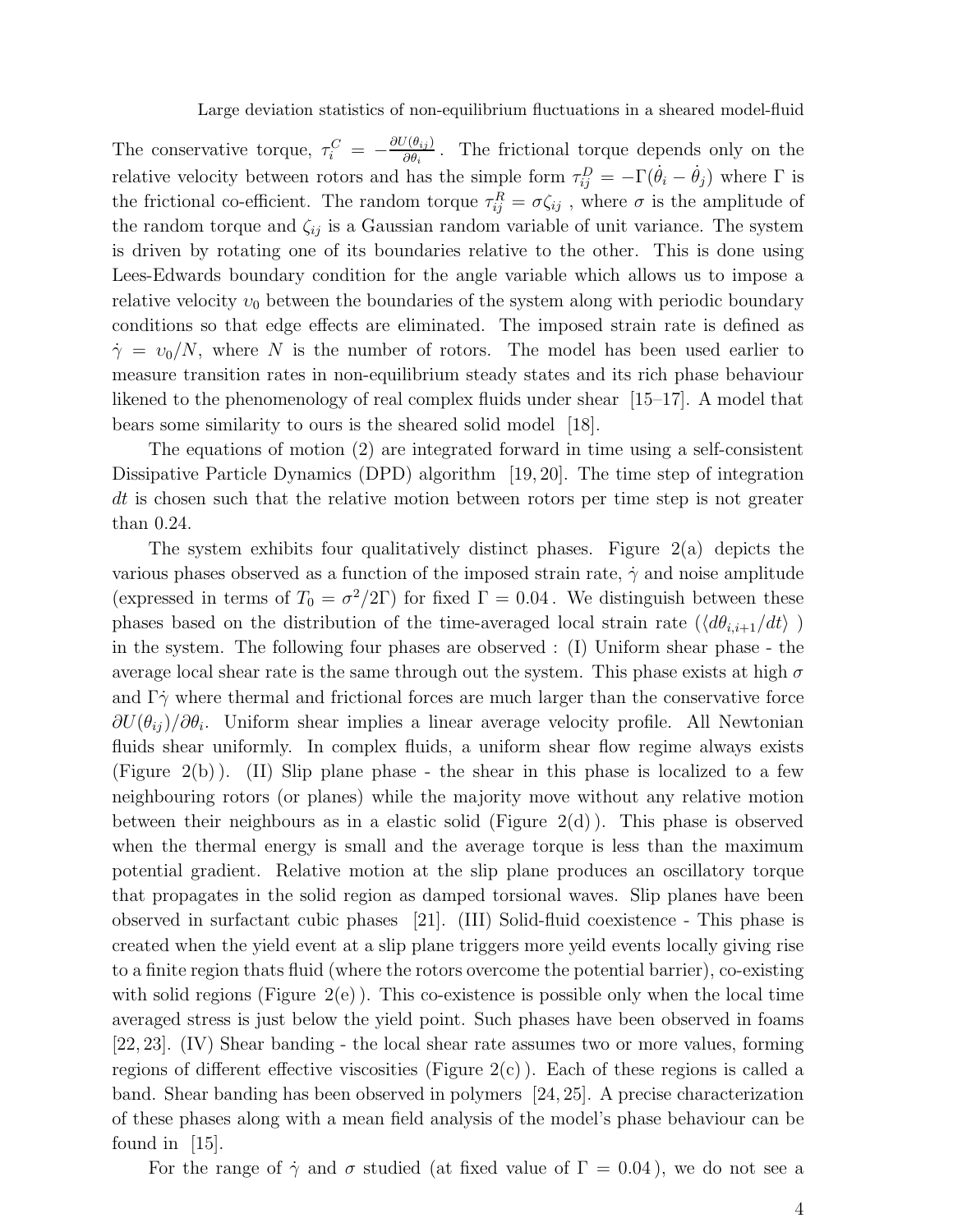turbulent phase in this system. However, we expect to see turbulence for large  $\dot{\gamma}$ , large system size, and by reducing the value of the frictional co-efficient  $\Gamma$ .

We restrict our study here to properties of the driven steady state which is attained after an initial transient behaviour. In the steady state, the rate of change of the total energy  $\dot{E} = W - \dot{Q}$ , where the energy flux or power W is the rate at which work is done on the system by the driving force and the heat flux  $\dot{Q}$  is the heat dissipated per unit time. Since the system is sheared at constant strain rate,  $W(t) = f(t)v_0$  where f is the net torque between neighbouring rotors on either side of the sheared boundary. The distribution of f is therefore the distribution of the shear stress in the system. The frictional coefficient and the interaction potential are kept fixed in our simulations while the strain rate  $(\dot{\gamma})$  and noise amplitude  $(\sigma)$  are varied.



Figure 2. (a)Phase diagram of the model fluid for  $\Gamma = 0.04s^{-1}$  and  $I = 1$ indicating four distinct phases. (I) uniform shear phase, (II) slip-planes, (III) solidfluid coexistence, (IV) shear banding. Average velocity profile in - (b) Phase I, (c) Phase IV , (d) Phase II and (e) Phase III.

## 3. Stress fluctuations and the fluctuation theorem

The shear stress of the system fluctuates about a positive mean value and assumes both positive and negative values. Shown in Figure 3(a) is a typical time evolution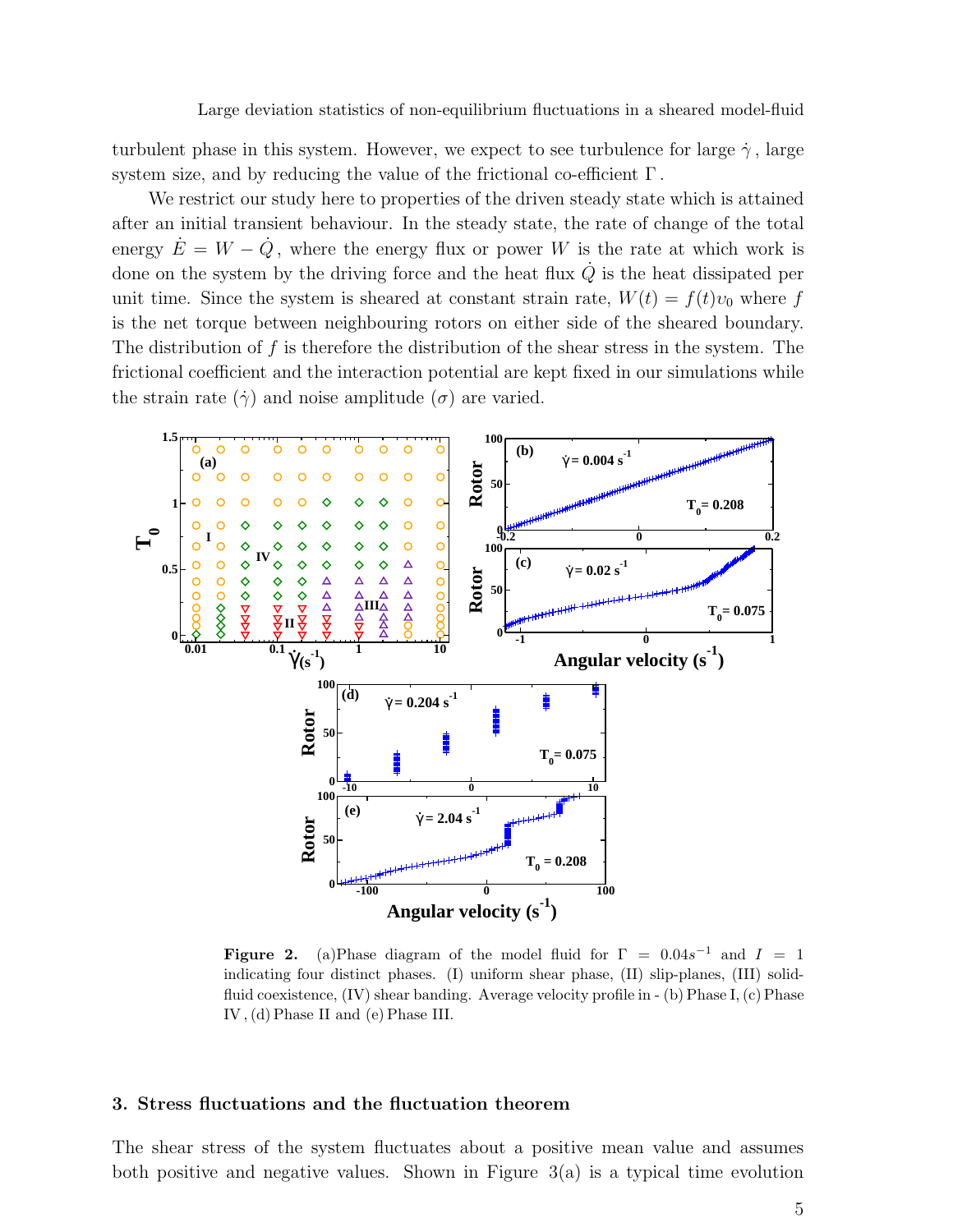of the shear stress  $f_{\tau}$  averaged over duration  $\tau$  for a system of 100 rotors in the shear banding phase. To find the probability distribution  $P(f_\tau)$ ,  $f(t)$  is recorded as the system evolves in the steady state over a long duration of time (corresponding to a few hundred revolutions of each rotor) and over many realizations of the random torque.  $2\pi/\gamma$ , which is the time it takes for a rotor experiencing a local shear rate  $\dot{\gamma}$  to complete one revolution, defines a timescale. The data is then averaged over different durations  $\tau$  larger than any correlation time  $(t_c)$  in the system. In some cases the window of averaging is shifted from a previous one by a time larger than the correlation time to improve sampling. The distribution of the resulting averaged data is  $P(f_\tau)$ . The average energy flux into the system in a duration  $\tau$  is  $W_{\tau} = \frac{1}{\tau}$  $\frac{1}{\tau} \int_{t}^{t+\tau} W(t') dt' = f_{\tau} v_0;$ and  $P(W_\tau/v_0) = P(f_\tau)$ . We define the dimensionless quantity  $X_\tau = W_\tau / \langle W_\tau \rangle$ . The distribution  $P(X_\tau)$  for different values of  $\tau$  corresponding to the fluctuations in Fig. 3(a) is shown in Fig. 3(b) . Its deviation from a Gaussian distribution is shown in the inset.



**Figure 3.** (a) Typical shear-stress fluctuations for  $\dot{\gamma}=0.327 s^{-1}$ ,  $\sigma = 0.1$ . (b) Corresponding probability distribution functions of  $X_\tau$  for different  $\tau$ 's. (c) Plot of  $\ln[P(+X_\tau)/P(-X_\tau)]$  vs  $X_\tau$  for different durations  $\tau$  expressed in terms of the correlation time  $t_c$ . Solid lines are the straight line fits to data. (d) Plot of 1  $\frac{1}{\tau} \ln[P(X_{\tau})/P(-X_{\tau})]$  vs  $X_{\tau}$ . All collapse into a straight line passing through the origin as shown by the fitted solid line.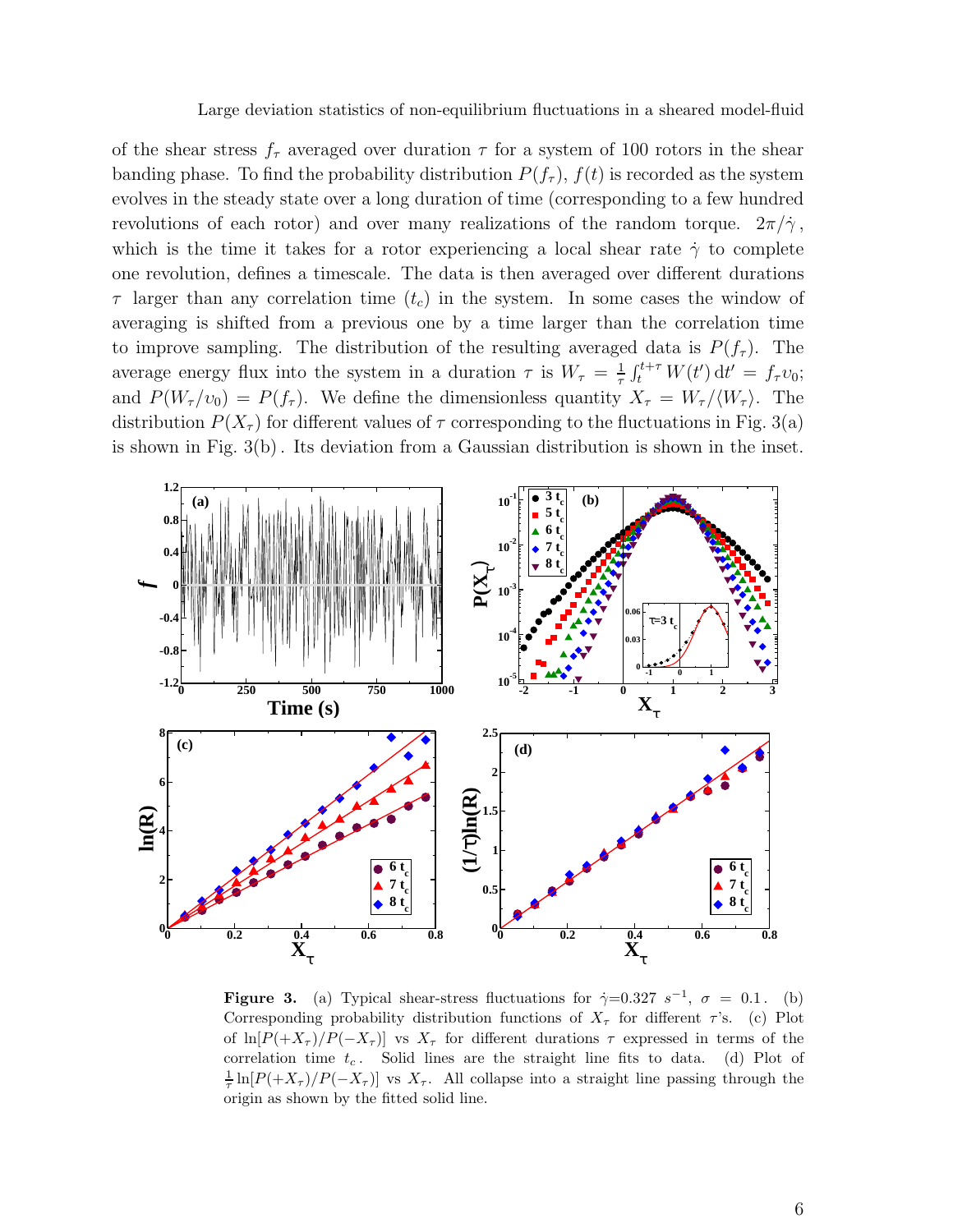In terms of  $X_{\tau}$ , eq.(1) for finite  $\tau$  is

$$
\ln(R) \equiv \ln \frac{P(+X_{\tau})}{P(-X_{\tau})} = \beta \langle W_{\tau} \rangle X_{\tau} \tau.
$$
\n(4)

We set  $k_B = 1$ . The straight lines in Fig. 3(c) validate this and their collapse onto one line on scaling with  $1/\tau$  (Fig. 3(d)) validates eqn. (1).  $T_{eff}$  can be calculated from the slope of the collapsed line. It quantifies the probability of observing negative shear in the system; a large  $T_{eff}$  corresponds to a higher probability of finding the system with negative shear stress.



Figure 4. (a) Probability distributions in different phases. The distributions in uniform shear flow, shear banding, slip-plane and solid-fluid co-existence phase correspond to following sets of parameters: (i)  $T_0 = 0.675$ ,  $\dot{\gamma} = 0.004s^{-1}$ ,  $t_c = 4.1 s$ . (ii)  $T_0 = 0.208$ ,  $\dot{\gamma} = 0.102s^{-1}$ ,  $t_c = 4.4 s$ . (iii)  $T_0 = 0.133$ ,  $\dot{\gamma} = 0.122s^{-1}$ ,  $t_c = 3.4 s$ . (iv)  $T_0 = 0.133$ ,  $\dot{\gamma} = 1.22 s^{-1}$ ,  $t_c = 1.7 s$ . (b) Average stress as a function of  $\dot{\gamma}$  for different  $T_0$ .

When the fluctuations are Gaussian distributed, the probability distribution  $P(W_{\tau}) \propto \exp - (W_{\tau} - \langle W_{\tau} \rangle)^2 / (2\sigma_{W_{\tau}}^2)$ . This would then imply

$$
\frac{P(+W_{\tau})}{P(-W_{\tau})} = \exp\left(2\langle W_{\tau}\rangle W_{\tau}/\sigma_{W_{\tau}}^2\right). \tag{5}
$$

Comparing this with the ratio of the probabilities according to the Gallavotti-Cohen  $FT(1)$ , we get

$$
2\langle W_{\tau}\rangle/\sigma_{W_{\tau}}^2 = \beta \tau
$$
  
\n
$$
\Rightarrow \sigma_{W_{\tau}}/\langle W_{\tau}\rangle = \sqrt{2T/\langle W_{\tau}\rangle\tau}
$$
\n(6)

The left hand side (LHS) is a quantity that involves the standard deviation and mean of the Gaussian distribution. The temperature  $T$  is the thermodynamic temperature when the system is in the linear response regime. It is the effective temperature,  $T_{eff}$ , when the system is not in the linear response regime and the fluctuations are Gaussian distributed. The quantity on the LHS of (6) is also related to the curvature of the LDF at its minimum and its derivative at  $W_{\tau} = 0$  for Gaussian fluctuations. We test if this relation holds generally when the fluctuations are not Gaussian in Sec. 3.2 .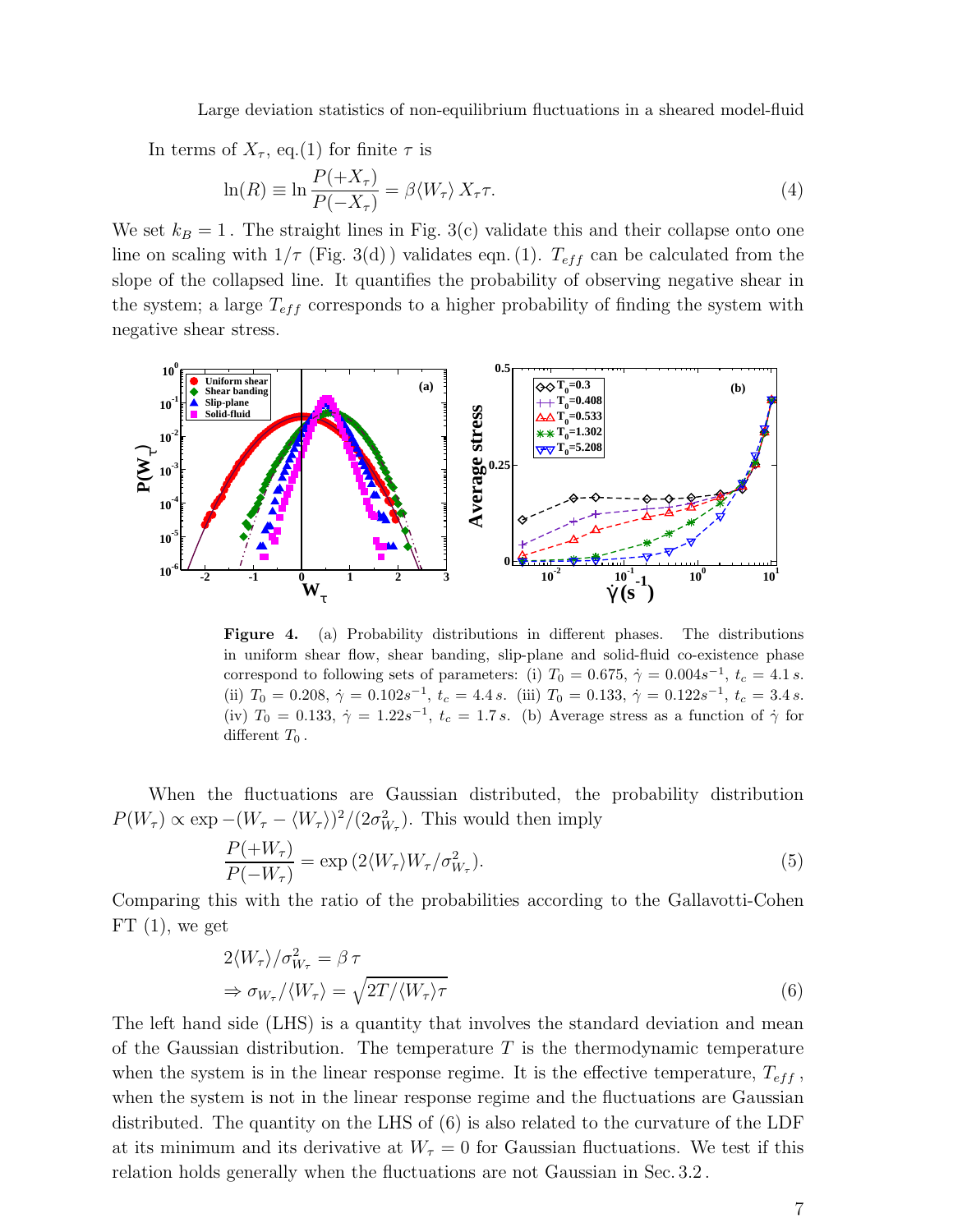The probability distribution for  $W_{\tau}$  in the various phases is shown in Fig. 4(a). The distribution at large noise amplitudes (shown by red filled circles) is Gaussian. The distribution in the shear banding phase is nearly Gaussian but deviates from it far away from the mean. It is non-Gaussian in the slip-plane and two phase or coexistence regime.

The variation of average stress with strain rate for different  $T_0$  is shown in Fig. 4(b). For small  $T_0$ , the average stress plateaus before increasing sharply with  $\dot{\gamma}$ . This plateau region indicates the shear banding regime which diminishes with increasing  $T_0$ . For large  $T_0$ , the average stress increases very slowly for small  $\dot{\gamma}$  before increasing sharply for  $\dot{\gamma} > 2.0 s^{-1}$ . Beyond  $\dot{\gamma} = 4.0 s^{-1}$  curves for different  $T_0$  fall on each other in the uniform shear flow regime.

## 3.1. Variation of effective temperature

The variation of  $T_{eff}$  with strain rate  $\dot{\gamma}$  for a fixed noise amplitude,  $\sigma = 0.1$ , is shown in Fig. 5(a). In the range of  $\dot{\gamma}$  covered, the system goes through three different phases (boundaries shown by vertical dashed lines) as can be inferred from the phase diagram; the uniform shear regime up to  $\dot{\gamma} = 0.02 s^{-1}$ , shear banding between  $\dot{\gamma} = 0.02 - 0.4 s^{-1}$ , and the solid-fluid co-existence at higher  $\dot{\gamma}$ . Its variation with  $\dot{\gamma}$  is different in each phase. The effective temperature shows a very slow increase with  $\dot{\gamma}$  in uniform shear flow. In the shear banded phase it increases as  $\sqrt{\dot{\gamma}}$  and much faster in the coexistence phase. At the phase boundaries  $T_{eff}$  does not vary much.

The effective temperature is plotted along with the average interaction energy,  $\langle PE \rangle$  and the standard deviation of the total energy,  $\delta E$ , in Fig. 5(b). The variation of  $T_{eff}$  is qualitatively similar to  $\delta E$ . It is proportional to  $\delta E$  in each of the phases albeit with a different constant of proportionality.

We present our results for the variation of the effective temperature with the noise amplitude,  $\sigma$ , in terms of  $T_0 = \sigma^2/2\,\Gamma$ , the temperature at equilibrium given by the Fluctuation Dissipation Theorem for the same  $\sigma$ . Fig. 5(c) shows how  $T_{eff}$  varies with  $T_0$  for systems of size N = 10 and N = 100. At N = 10, we find that  $T_{eff} \approx T_0$  as indicated by the black solid line corresponding to  $T_{eff} = T_0$ . This is not true as the system size increases where it deviates considerably from  $T_0$  even when the strain rate is small. The weak dependence for small N suggests a crossover length  $(L = N_0)$  below which nothing happens.

An analysis of the system size dependence of  $T_{eff}$ , for fixed values of  $\sigma$  and  $\dot{\gamma}$ , indicates that it increases linearly with system size (see Fig.  $5(d)$ ). We speculate that this is due to the driving speed,  $v_0 = \dot{\gamma} N$ , which increases linearly with N. Plotted in the inset is  $T_{eff}/N$  vs. N, which is nearly constant.

Except in the region corresponding to very low noise amplitudes ( $\sigma$  < 0.08), we have been able to show that the Gallavotti-Cohen FT is satisfied. We speculate that at these noise amplitudes the system does not sample enough of the phase space in realistic time.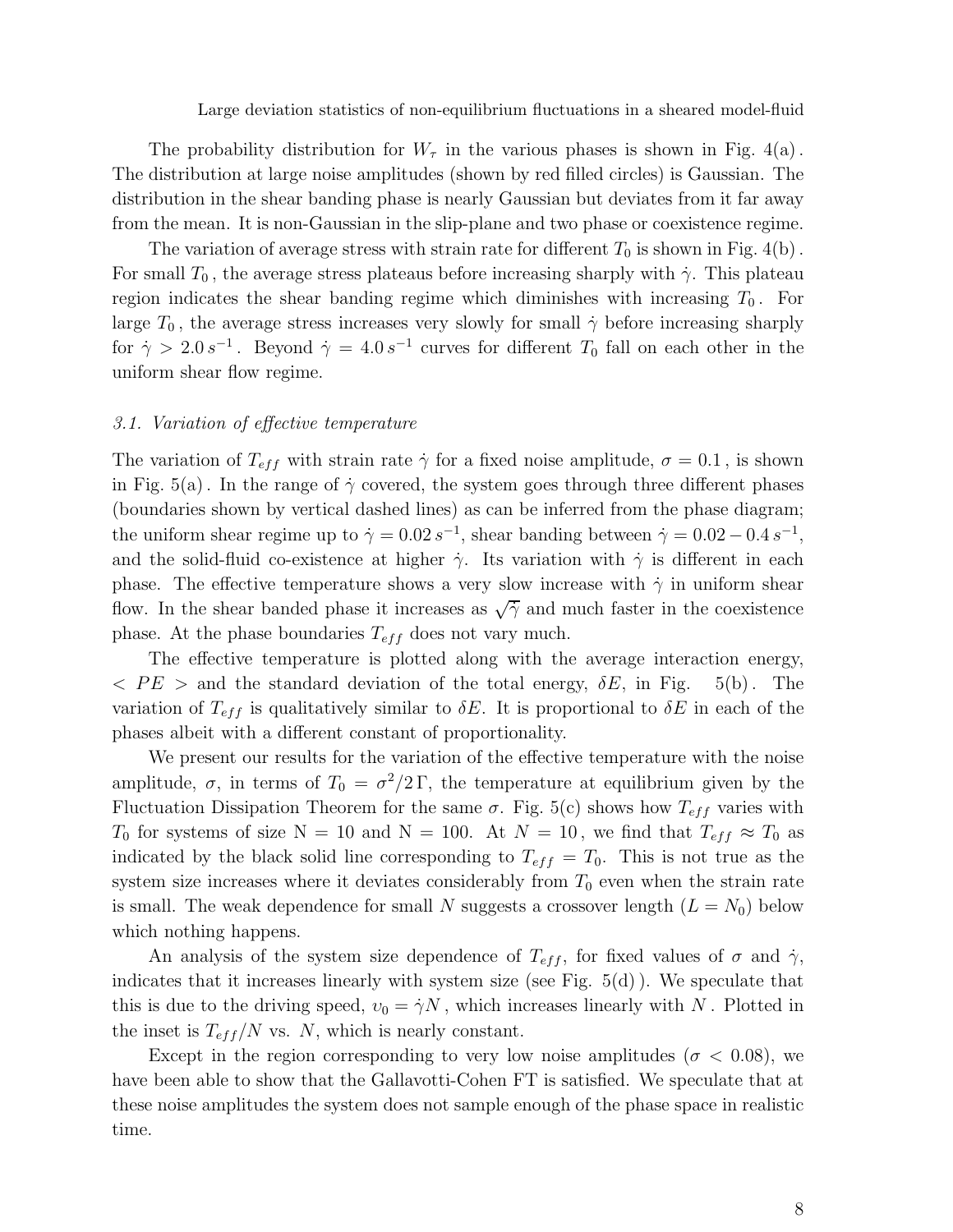

**Figure 5.** (a)  $T_{eff}$  as a function of  $\dot{\gamma}$  for fixed noise amplitude  $\sigma=0.1$ . In the shear banding regime the curve is fitted to  $\dot{\gamma}^{1/2}$  as shown in inset. The vertical lines indicate the boundary between different phases. (b) Standard deviation in energy, average potential energy and  $T_{eff}$  as a function of  $\dot{\gamma}$ . (c) Variation of effective temperature  $(T_{eff})$  with  $(T_0)$  for a fixed strain rate  $\dot{\gamma}=0.004$  s<sup>-1</sup> for  $N=10$  and 100. Black solid line indicates the corresponding equilibrium temperature  $T_0$ . (d)  $T_{eff}$  increases linearly with the system size. Inset:  $T_{eff}/N$  as a function of N.

#### 3.2. Effective temperature from the large deviation function

The effective temperature for Gaussian fluctuations can be calculated from eq.(6) if the mean and standard deviation of the distribution are known. Here we relate it to quantities in the large deviation function, its curvature and slope at  $W_{\tau} = 0$ . We define the dimensionless quantity  $X_{\tau} = W_{\tau}/\langle W_{\tau} \rangle$ .  $X_{\tau}$  has the distribution,

$$
P(X_{\tau}) = \exp[-(X_{\tau} - 1)^{2}/2(\sigma_{W_{\tau}}/\langle W_{\tau} \rangle)^{2}], \tag{7}
$$

where  $\langle W_{\tau} \rangle$  and  $\sigma$  are the mean and standard deviation, respectively, of the distribution of  $W_{\tau}$ . The LDF of  $X_{\tau}$  is then

$$
I(X_{\tau}) = -\lim_{\tau \to \infty} \frac{1}{\tau} \ln P(X_{\tau}) = \lim_{\tau \to \infty} \frac{1}{\tau} \frac{(X_{\tau} - 1)^2}{2(\sigma_{W_{\tau}} / \langle W_{\tau} \rangle)^2}
$$
(8)

Therefore,

$$
I'(X_{\tau}=0) = -(\langle W_{\tau} \rangle / \sigma_{W_{\tau}})^{2} / \tau, \ I''(X_{\tau}=1) = (\langle W_{\tau} \rangle / \sigma_{W_{\tau}})^{2} / \tau
$$
(9)

9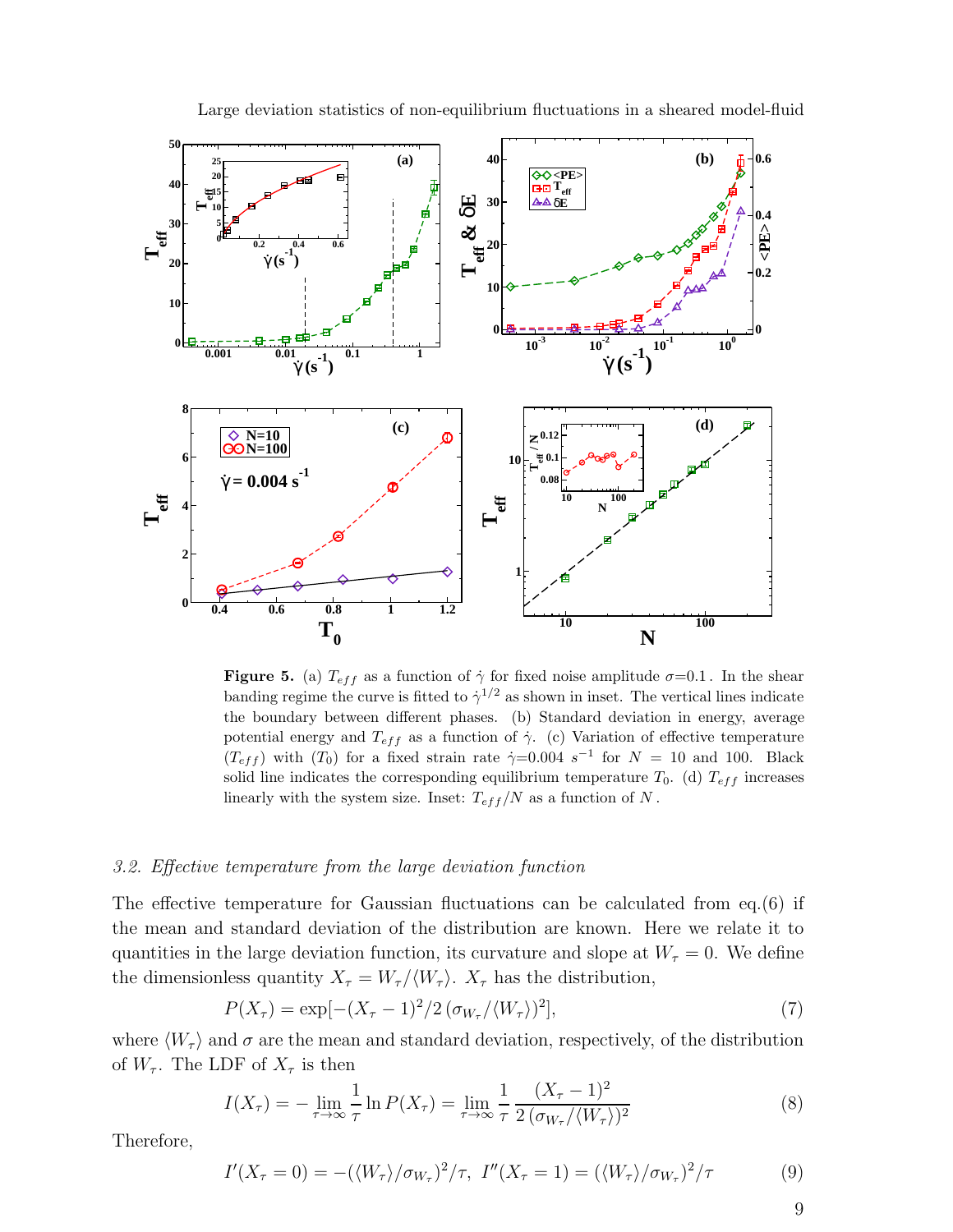



**Figure 6.** (a) LDF of  $X_{\tau}$  for Gaussian fluctuations for  $\sigma = 0.15$  and  $\dot{\gamma} = 0.004s^{-1}$ . (b) LDF for non-Gaussian fluctuations for  $\sigma = 0.1$  and  $\dot{\gamma} = 0.327 s^{-1}$ .

Both the curvature at the minima and the slope at  $X_\tau = 0$  of the LDF are the same, except for a difference in sign, and give the ratio of the mean to the standard deviation of the original distribution of  $W_{\tau}$ . Eq.(6) can be rewritten in terms of these quantities as

$$
\frac{2T}{\langle W_{\tau} \rangle} = \frac{-1}{I'(X_{\tau} = 0)},\tag{10}
$$

$$
\frac{2T}{\langle W_{\tau} \rangle} = \frac{1}{I''(X_{\tau} = 1)}.
$$
\n(11)

Using the LDF for  $X_{\tau}$ , we have used eqs. (10,11) to calculate T for the following two cases:

(i)  $P(X_{\tau})$  is Gaussian -  $\dot{\gamma} = 0.004 s^{-1}$ ,  $\sigma = 0.15$ ,  $I'(X_{\tau} = 0) = -0.002 = -I''(X_{\tau} = 1)$ . The yields an effective temperature  $T_{eff}$  = 1.667. Our earlier result for the same parameters is 1.63.

(ii)  $P(X_{\tau})$  is non-Gaussian -  $\dot{\gamma}$  = 0.327 s<sup>-1</sup>,  $\sigma$  = 0.1,  $I'(X_{\tau} = 0)$  = -0.38,  $I''(X_{\tau} = 0) = -0.79$ . Eq.(10) gives  $T_{eff} = 17.0$ . The effective temperature obtained from the FT is 17.09 . The LDFs for the above two cases are plotted in Fig. 6 . We find that the effective temperature can be obtained from the derivative of the LDF at  $W_{\tau}=0$ .

## 3.3. Statistics of the local strain rate

The mean strain rate,  $\dot{\gamma}$ , imposed at the boundaries is constant in time but the local strain rate  $\dot{\gamma}_i$  between neighbouring rotors i and  $i+1$  is a fluctuating quantity. We find the probability distribution  $P(\dot{\gamma}_\tau)$  of  $\dot{\gamma}_i$  averaged over rotors and duration  $\tau$ . We define the large deviation function (LDF) for the strain rate,  $F(\dot{\gamma}_\tau) \equiv \lim_{\tau \to \infty} -(1/\tau) \ln P(\dot{\gamma}_\tau)$ and show that it exists (Fig.  $7(a)$ ). The antisymmetric part of the LDF (Fig.  $7(b)$ ) obeys a fluctuation relation *i.e.*,  $F(\dot{\gamma}_\tau) - F(-\dot{\gamma}_\tau) \propto \tau \dot{\gamma}_\tau$  (Fig. 7(c)). These plots are for  $\sigma = 0.13$ ,  $\dot{\gamma} = 0.04 s^{-1}$ .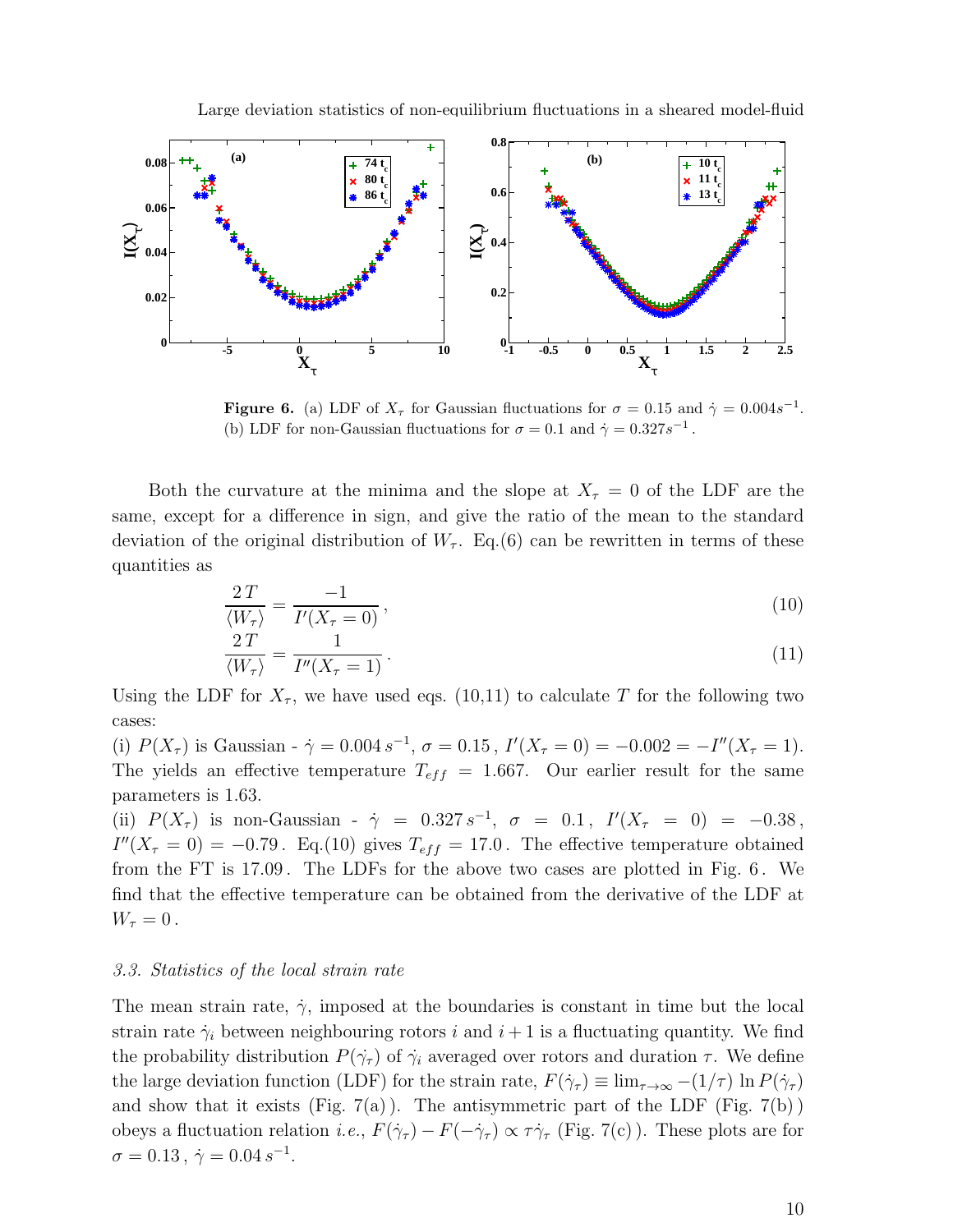

Figure 7. (a) The LDF for the local strain rate for parameter values  $\sigma = 0.13$  and  $\dot{\gamma} = 0.04s^{-1}$ . (b) Plot of ln $[P(+\dot{\gamma}_\tau)/P(-\dot{\gamma}_\tau)]$  vs  $\dot{\gamma}_\tau$  for different  $\tau$  expressed in terms of  $t_c$  for same set of parameter values. The solid lines are the straight line fits to data. (c) All these lines of  $\ln[P(+\dot{\gamma}_\tau)/P(-\dot{\gamma}_\tau)]$  vs  $\dot{\gamma}_\tau$  collapse into a single straight line passing through the origin on scaling by  $\frac{1}{\tau}$ , shown by the fitted solid line. (d) The LDF for parameter values  $\sigma = 0.117$  and  $\dot{\gamma} = 0.02s^{-1}$ . (e) The LDF for  $\sigma = 0.117$  and  $\dot{\gamma} = 0.04s^{-1}$ . (f) The large deviation function for  $\sigma = 0.15$  and  $\dot{\gamma} = 0.004s^{-1}$ .  $t_c \approx 4 \, s$ in all the plots above.

LDFs are plotted for 3 other sets of parameters. Fig. 7(d) and Fig. 7(e) show LDFs for  $\dot{\gamma} = 0.02 s^{-1}$  and  $\dot{\gamma} = 0.04 s^{-1}$ , respectively, with  $\sigma$  kept constant at 0.117. Larger the strain rate  $\dot{\gamma}$ , more asymmetric the LDF because of the rarity of negative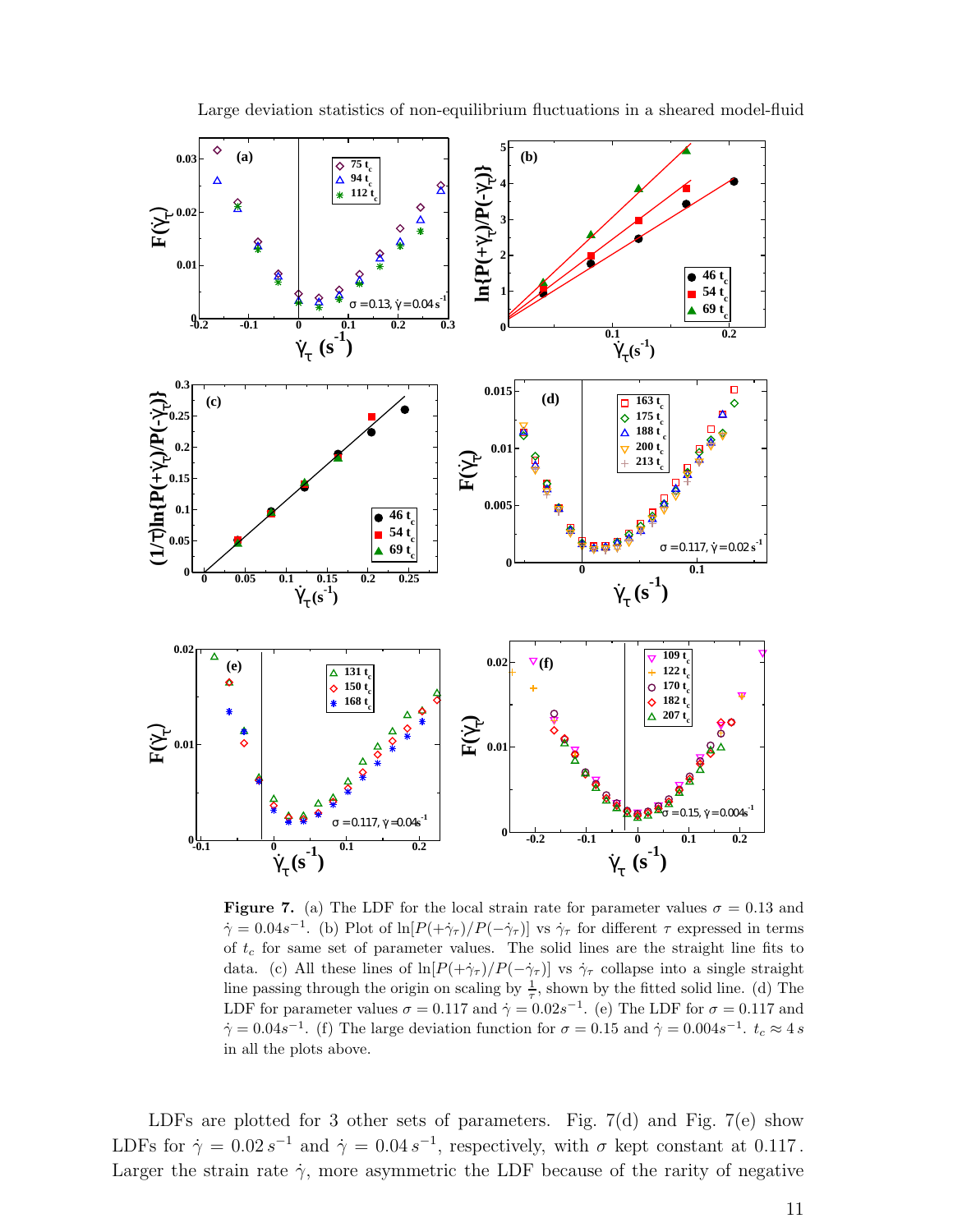fluctuations. The LDF for  $\sigma = 0.15$  and  $\dot{\gamma} = 0.004 s^{-1}$  is plotted in Fig. 7(f). This LDF is almost symmetric around zero strain rate because of the large noise amplitude. There is no distinctly visible kink at  $\dot{\gamma}_\tau = 0$  in any of the three LDFs. We speculate that this is because of inertia of the rotors. A kink in the LDF has been observed earlier for entropy production in [26], and for the velocity of a self-propelled polar particle in [27]. In [26], the kink was attributed to a dynamical cross-over between a regime of high entropy production and a regime of low entropy production. In [27], the kink is visible because the dynamics of particles is overdamped and inertia is completely ignored. The higher the strain rate, the greater the asymmetry of the LDF about the minimum. A more detailed study of the LDF for the local strain rate is currently under way.

## 4. Conclusions

We show that the Gallavotti-Cohen FT is satisfied across all phases of the sheared model fluid which exhibits phases similar to real complex fluids under shear. We study the dependence of the effective temperature  $T_{eff}$  (defined by the FT), on the strain rate, noise amplitude and system size.  $T_{eff} \approx T_0$ , the equilibrium thermodynamic temperature, at small strain rates. The linear response regime, when this happens, depends on the noise amplitude and system size. The larger the noise amplitude, the smaller the  $\dot{\gamma}$  at which the linear response regime sets in.  $T_{eff}$  deviates considerably from  $T_0$  as the noise amplitude increases (for fixed strain rate and system size). This deviation is negligible when the system size is small, suggesting that there is a crossover length (or system size) below which nothing happens. The dependence of  $T_{eff}$  on  $\dot{\gamma}$ is phase-dependent. It doesn't change much at the phase boundaries. The effective temperature can also be determined from the derivative of the LDF for the energy flux at  $W_{\tau} = 0$ . The local strain rate statistics obeys the large deviation principle and satisfies a fluctuation relation. It does not exhibit a distinct kink at zero strain rate, seen in other systems [26, 27], because of the inertia of rotors in our system.

## Acknowledgments

We thank R. M. L. Evans, Sriram Ramaswamy, Abhik Basu and S. Govindrajan for useful inputs and comments. We also thank P. B. Sunil Kumar for providing computing facilities.

## References

- [1] D. J. Evans, E. G. D. Cohen and G. P. Morriss, Phys. Rev. Lett. 71, 2401 (1993).
- [2] S.R. Williams, D. J. Searles and D. J. Evans, Phys. Rev. E 70, 066113 (2004).
- [3] D. J. Evans and D. J. Searles, Phys. Rev. E 50, 1645 (1994).